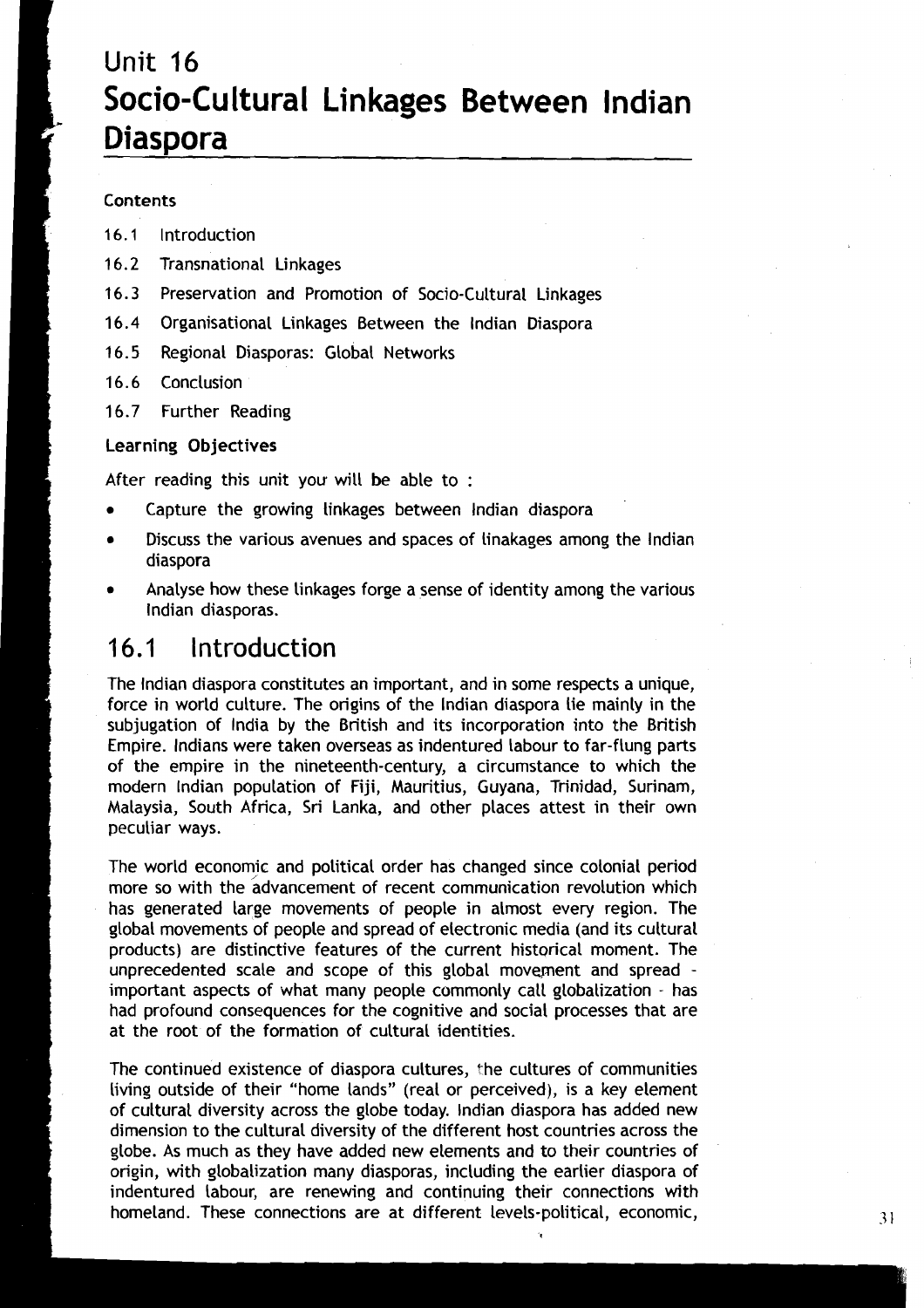India and Indian Diaspora:<br>
Linkages and Policies<br>
Integral of the With each other across space as v<br>
is now able to keep in touch with each other across space as v<br>
unit we will bring out some of the main features of the<br> <sub>nd Indian Diaspora: **familial and cultural.** The little with each other acros!</sub> he j lota and indian biasposes is now able to keep in touch With each other across in the same of these t In this now able to keep in touch with each other across space as well. In this init we will bring out some of the main features of these lidibild initial connections between **dispor** as.

## **16.2** Transnational **Linkages**

Broadly, transnationalism refers to sustained ties of persons, networks, and organizations across nation-state borders, arising out of international migration patterns and refugee flows. The recent global transformations in economic relations, ethnic conflicts, and communication technology have led to the creation of new transnational kinship groups, transnational social circuits, and-transnational communities. By expanding borders across nations and creating new social ties, the concepts pertaining to cultural spheres, acculturation, cultural retention, and citizenship have started to change drastically.

People and their ideas are moving more freely back and forth across global borders than ever before. This ebb and flow, through easy travel and growing communications technology, may be reshaping the traditional concept of a nation. In fact, some people with homes in two countries are showing an amazing capacity to maintain dual identities - with strong cultural ties and contributions to both places or across many places.

### Socio-Cultural Linkages

While much attention has been paid to the relationship between lndia and the lndian diaspora, relatively little consideration is given to the relations between the lndian diaspora communinities.

Diaspora communities represent and maintain a culture different from those of the countries within which they are located, often retaining strong ties with their country and culture of origin (real or perceived) and with the communities from other countries having similar social history in order to preserve that culture. The marriage and kinship alliances between people of lndik origin from Guyana and Trinidad have been possible as they share many things in common. Some families of lndian origin who migrated after independence to USA and Europe have spread over few other countries have transnational family linkages. To these historically established lndian diasporas more recent or temporary diasporas can be added i.e expatriates on a professional or long-term basis who may envisage, even theoretically, returning to their country. These are highly mobile and have familial and professional network across the globe.

The socio-cultural linkages between the Indian diaspora have several trajectories. Today lndian diaspora has a global presence and the global networks and interactions have spawned a new cultural landscape of hybridities, confluences and influences. The socio-cultural linkages between lndian Diaspora are one of the important features of the modern transnational Diaspora.

### Diversity of Inter Diaspora Socio-cultural Linkages

lndia is unique for the magnitude of her diversities in terms of languages and regions, religions and sects, castes and subcastes, rural and urban, food and style of dress, which are also reflected by her diasporic communities. Hence, it is not surprising to find extensive networks based on language and region, religion and caste among the lndian diaspora. Hindu Diaspora and Sikh Diaspora are instances of such extensive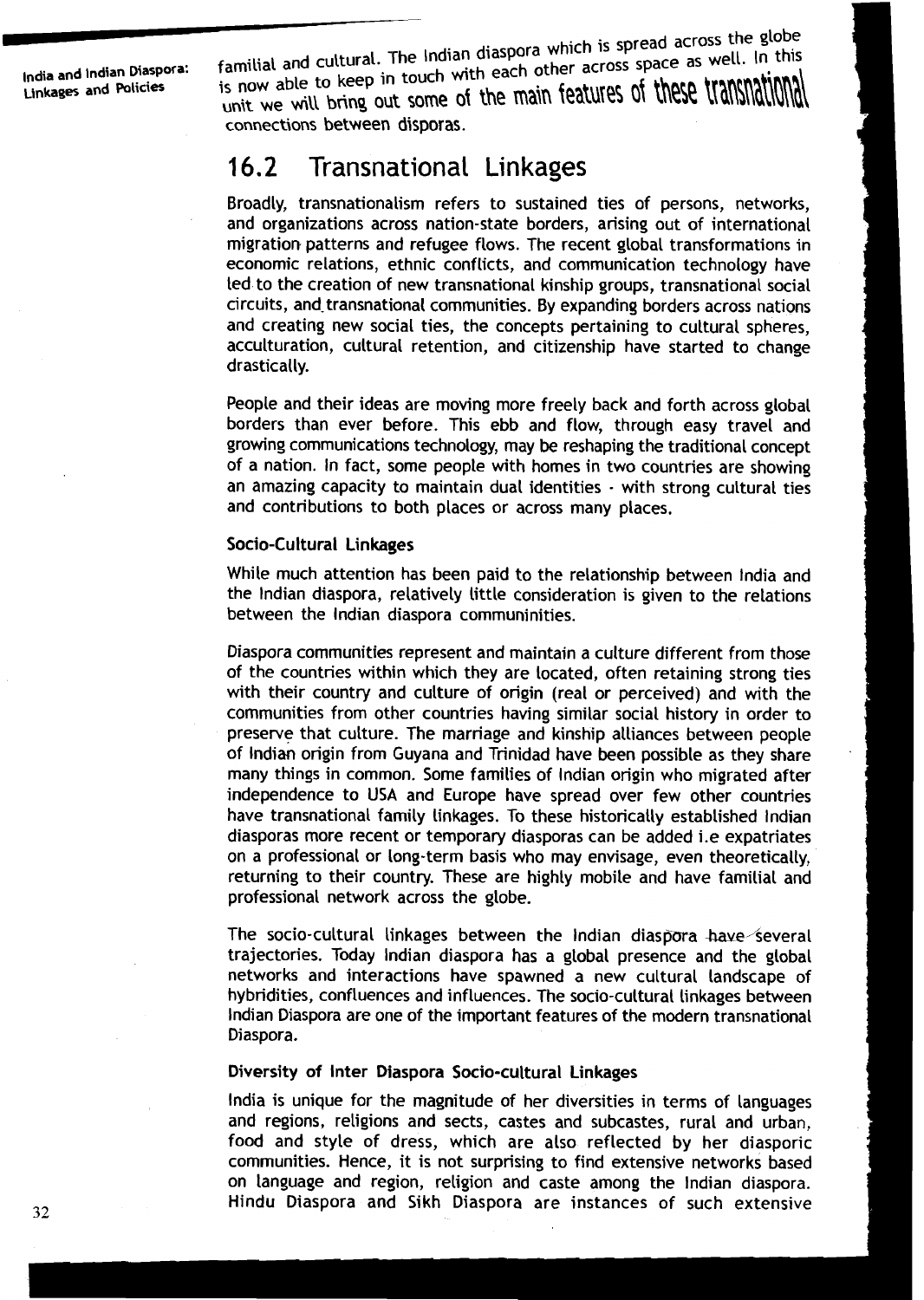networks, global in coverage. Similarly, there are diasporic communities **Socio-Cultural Linkages Socio-Cultural Linkages** formed on the basis of linguistic or regional identities such as Punjabis, (See **Between Indian** so0d, **1995** and Tatla, **1999)** Gujaratis, Sindhis, Tamilians, Malayalees and Telugus. These communities promote their bwn diaspora network across the globe. Global organizations have emerged to preserve and promote these identities and cultures, uniting India and the Indian diaspora in a transnational context. In our unit 23, we discuss some of these ethnic diasporas in detail.

The similar historical experience, socio- cultural and political situation of the country and the distance can determine the linkages between Indian diaspora. The Guyanese and Trinidadian people of Indian origin have more commonality than their counterpart in other part of the world. There has been marriage and kinship network between the two.

Ugandan Asians in United States of America and elsewhere settled as refugees have contact with their families and country. Quite a good number of Indians from Fiji migrated to other parts of world. They have contact with their relatives in Fiji and other parts of the world such as New Zealand, Australia, United Kingdom etc.

People from the same family migrated to different countries, maintain their contacts and regroup. Generally, these families are financially sound and have global network. For example many corporate and business families of lndian origin have spread across globe, many professionals in the field of Information Technology and Engineering background are internationally mobile and have relatives in different parts of the world. They maintain their contact both virtual and real.

In some cases the transition of diaspora communities to second, third and fourth generation appears to dilute the notion of a "diaspora culture". Inter-marriage between cultures, successful integration into the prevailing society, and the dissolution of sentiments of eventual return provoke an erosion of the diaspora sentiment. The basis of "diaspora" attachment ceases to be relevant in many such cases. lndian diaspora have such experiences in some countries. People of lndian origin have assimilated with the host population in some parts of African and European countries through marriage.

#### Old lndian Diaspora

The relationship between the old lndian diaspora is different from the new lndian diaspora. The socio-economic conditions, access to technology and political participation differs from old to new lndian diaspora. The old lndian diaspora has been facing more challenges in their host countries than the new diaspora. There are large number of twice migrants from the old diasporas (both free and forced migrants) to the Europe and USA. 'The socio-cultural life and their linkages vary to some extent.

A substantial number of lndian diaspora from Trinidad and Tobago are settled in Manhattan and maintain their socio-cultural network. The Guyanese Asian Indian community has grown at a greater rate than other Caribbean groups, since the 1980s, when conflict in the homeland **created** thowands **Of** "OstiCa1 refugees. Because of its size, particularly **in** Metropoiitan Toronto, this group has been able to form a viable community with distinctive social and cultural organizations. For example, a weekly paper published in Toronto, Indo-Caribbean World, provides news about Guyana and Trinidad as well as The activities of social and cultural and Trinidad<br>The activities of social and cultural groups are

**7**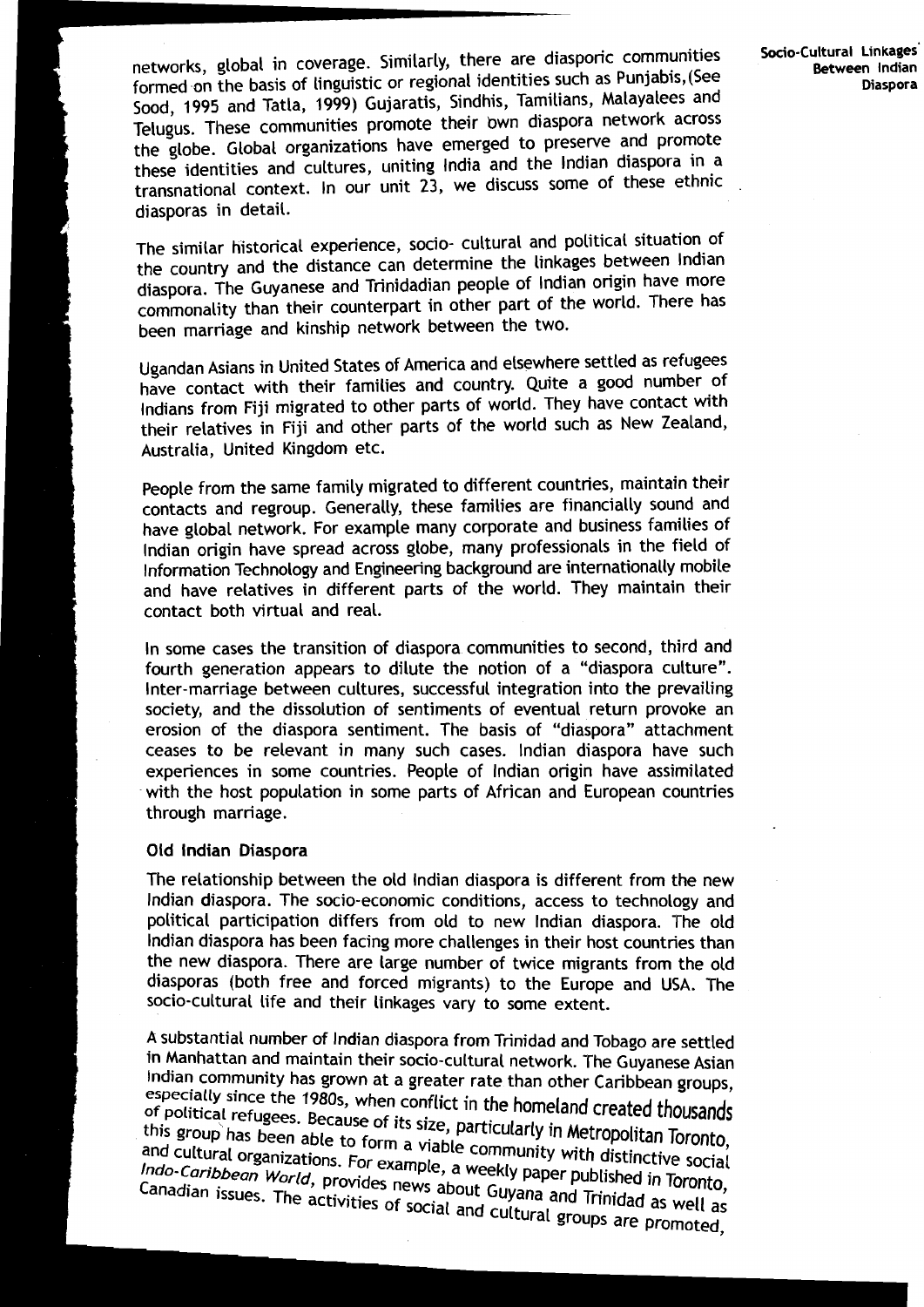**lndia Linkages and Policies** 

and Asian Indian restaurants, grocery stores, and travel, insurance, and **he all and** *a* **he collect and Policies and Policies and Policies and Policies in Policies in** Toronto that cater **to** the needs of the Guyanese in Canada are Caribbean Camera, the Guyana **Times,** the Metro World, and Share. The Guyana **Times**  attempts to reach Guyanese across Canada and of all racial backgrounds, It devotes a larger part of its weekly edition to news about Guyana and the activities of Guyanese organizations in Toronto and elsewhere in Canada. Asian Indian cultural song and dance groups are widely featured, as are religions celebrations. The community in Canada, particularly in Metropolitan Toronto, has utilized all branches of the media - radio, television, and the press - to promote its social and cultural activities, with great success.

During the Fiji crisis, the Indian diaspora across the globe had shown solidarity for the cause of restoring democracy. GOPlO and several Indian Diaspora organizations protested against the anti-democratic rule in Fiji. Similar responses were noticed in the past while lndians were victim in south Africa, Malaysia and Uganda. The solidarity that People of Indian origin shows with their fellow lndian diaspora shows the symbolic relations they have between themselves.

### Festivals

Festivals are the cultural symbols of India, which are celebrated among lndians all over the world. It provides lndians the platform to bind them together in a tight-knit community. The major festivals of Indians, which is celebrated with much fanfare across the globe are ;Holi, Diwali, Dasahara, Id, Rakhee, Baisakhi, Bhddha Jayanti etc. Besides these festivals, it is observed that lndians also celebrate the 'Ganesh Visarjana' festival with the help of local associations. During these festivities lndians invite their kith and kin settled in different parts of the world to celebrate on a grand manner.

Trinidad's carnival is a beautiful example of how carnival can unite the . world. In this small nation, the beliefs and traditions of many cultures have come together; and for a brief five days each year, the whole country forgets their differences to celebrate life! Today, carnival in Trinidad is like a mirror that reflects the faces the many immigrants who have come to this island nation from Europe, Africa, India, and China. African, Asian, and American lndian influences have been particularly strong. lndian Diaspora from other parts close to Trinidad also takes part and enjoys this. The artists from lndia and lndian origin from other countries are invited to perform in the festivals. This festival is a bright example of the interdiaspora relationship.

Apart from Festival celebrations which become a community event attracting different communities and bringing them together; important events in history such as independence day -August 15 is celebrated in a big way. The Indian community gathers in large numbers, especially in US, for parade showcasing the lndian identity.

### Religious Networks

Religion has served as the major symbolic resources in building community and professing ethnic identity. lndians in many Parts of the world have retained their religious identity what they carried with them during the tirne of their immigration. Religious groups like Hindus, Sikhs, Christians, Muslims and Buddhist etc., have made success in transplanting their religious traditions and  $\epsilon$ <sup>1</sup>, in the countries. Often maintenance of religiously identity in the host society refers to as ethnicity. Ethnicity is the cultural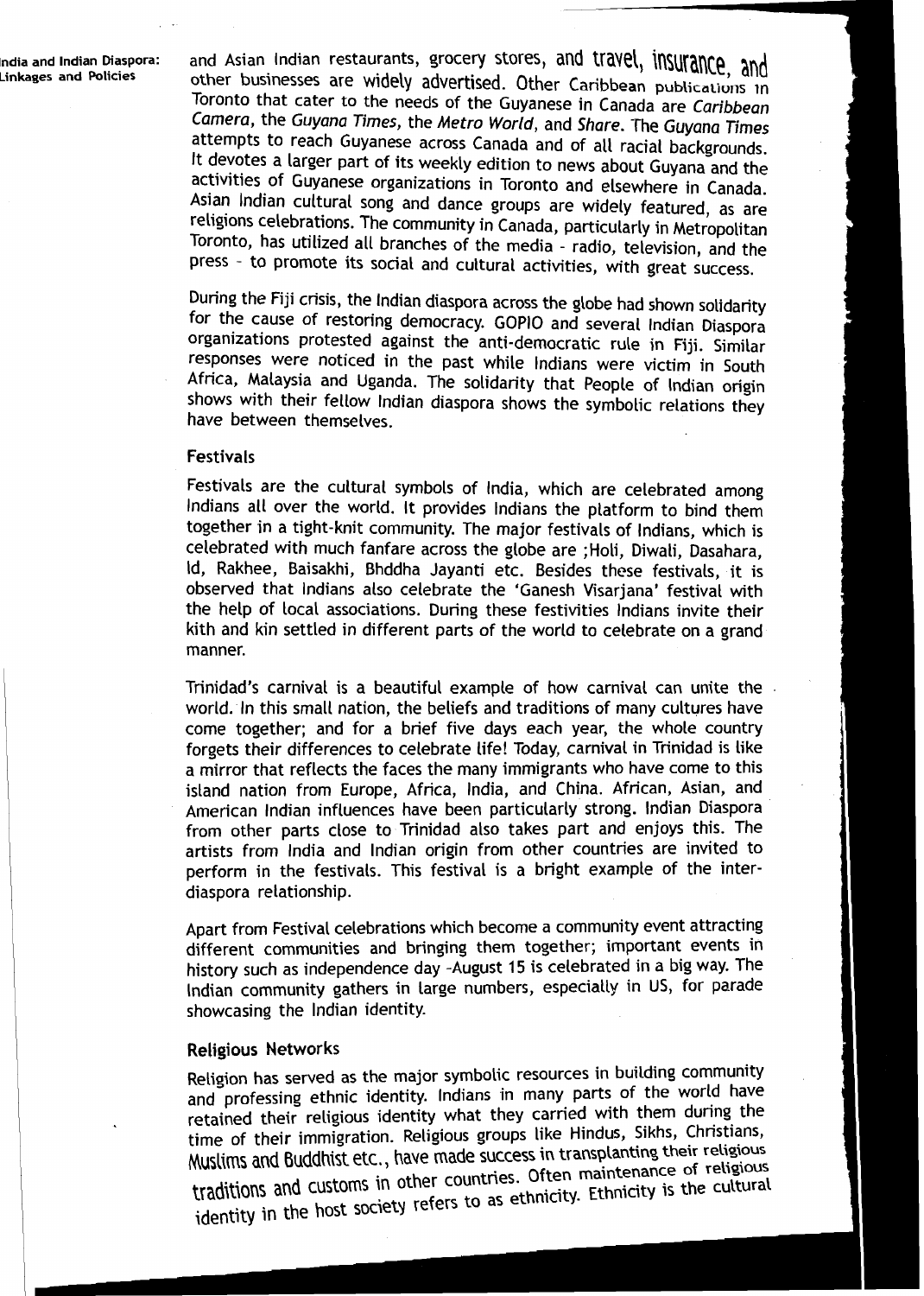characteristics that connect a particular group or groups of people to each other. Hindus for instance, have made tremendous effort to construct and <sup>I</sup>reconstruct their ethnic identity through building temples in their host countries (see Vertovec, 2000). There are hundreds of Hindu temples can be found in USA, U.K., Canada, Australia. and other parts of the world.

Religious Centres/*Mandirs* or temples are such as Swaminarayan, Sathya Sai Baba, Mata Amritanandamayi, Sachidananda Swami, Meher Baba, Swami Murugananda Saraswati, Maharishi Mahesh Yogi, Maheshyogi, Swami Prabhupada (ISKON), Swami Chinmayananada (Chinmaya Mission), Swami Ranganamananda (Ramakrishna Mission), Leaders of Arya Samaj and VHP, and OSHO (Rajneesh). They have made it possible further to maintain transnational networks among Indians across the world through the arrangement of seminars, discourses, symposia, workshops and charitable works.

Though followers from certain Hindu community found more in particular temple, yet there is no restriction on welcoming anyone based on caste, creed, religion etc. These temples work as a platform, where people of lndian origin cutting across their background interact. Thus, these centres promote the inter-diasporic network.

There are associations and network of religious communities such as lndian Christians United (ICU), lndian Muslim Association etc. that has transnational linkages with their own religious community.

### Reflection and Action 16.1

In what way do festival bring communities together? Substantiate your answer with examples from the lndian diaspora.

What are the new ways in which the older diasporas are able to keep contacts with different lndian diasporas?

### **16.3** Preservation and Promotion of Socio-Cultural Linkages

The strength of any diaspora community lies in the preservation and promotion of their own culture. Two important factors can be emphasized in the context of promotion of inter- diasporic socio-cultural linkage. Firstly, the technological avenues for assisting and developing further the sociocultural links between diaspora communities with regard to the protection and promotion of diaspora cultures; and secondly, the role of governmental and non-governmental organizatins, ethnic associations, literature and media in the protection and promotion of socio-cultural linkages between lndian diaspora comunities.

### **Technology**

Technology has made far reaching impact on the diaspora cultures and their ties with their kith and kin across the globe. The multiplication of relations between different components of a diaspora network, and between different diaspora communities themselves, has provoked a more extensive multipolar structure of diaspora networks. This subsequently consolidates diaspora cultures through increased and more diverse interaction.

The increased capacity of diaspora communities to communicate and interact between themselves at all levels, transfer funds, transport goods and raw materials, and transmit ideas between the various components of a diaspora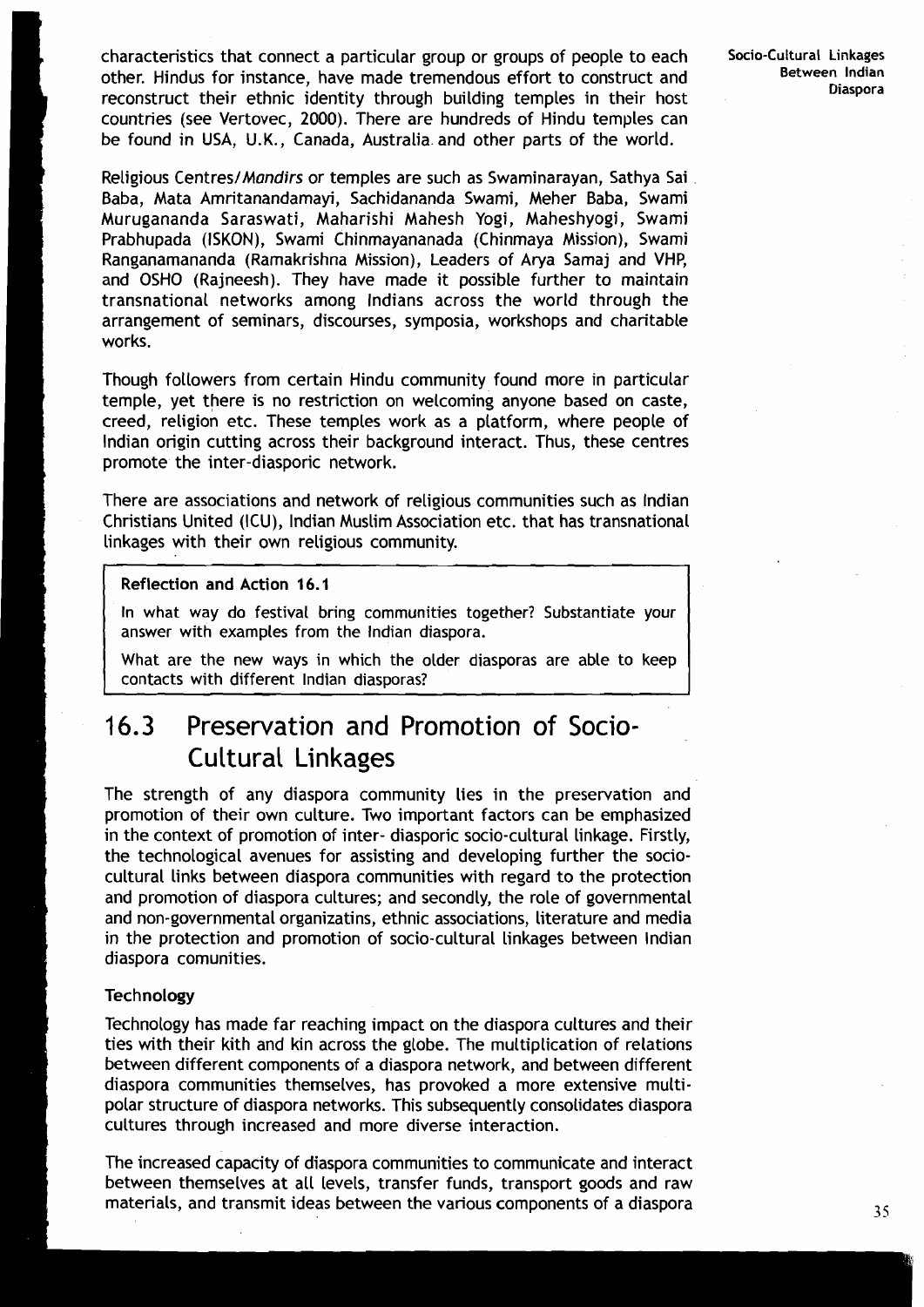**lndia and lndian Diaspora:** network is considered to be a broadly positive step in the consolidation of diaspora. The increase in affordable travel, notably international air and rail travel- demonstrate the endless possibilities that technology presents for such continued development.

> The development of computers has specifically enabled the greater interaction of between diasporas, between themselves and between their communities and the prevailing societies of the country of origin and the country of settlement. The installation of "national languages" on computer hardware facilitates correspondence and communication. The development of the Internet facilitates instant communication between individuals, families and communities, and promotes the sentiments and the needs of diaspora cultures. See unit 18 for the use of internet in creating a community among the lndia and diaspora, in particular the Hindu diaspora.

#### Ethnic Media and Film

The development of various forms of media within diaspora networks also harnesses many benefits for all concerned and should be examined and exploited to the highest possible degree. Media serves as a method of diaspora publicity, a catalyst for group solidarity, and a potential mould for diaspora political and cultural agenda within the society of which it plays a part. The continued transnationalisation of media in recent years, with the establishment of satellite and cable television, the internet, and the wider distribution of written media, has provoked an escalation of social and cultural awareness of diaspora cultures. New media enables continued advances in diaspora studies and education. New media also enables the fostering and the establishment of new links between communities (See Karim, H.K., **2003).** 

The High Level Committee on lndian Diaspora made a list of ethnic media that promote lndian culture abroad. Apart from some regional T.V. Channels that caters the sub- regional identity such as Lashkara Channel for Punjabi people; Gurjari Channel for Gujarati people; Anjuman Channel an Urdu Channel for Urdu speaking people; Bengla Channel for Bengalis, there are channels that provide cultural identity to broad community. For example Asia Channel for all Asians in Australia; CCITV Channel for Tamil people; RAAG Channel especially for South Asians.

Chutney music, which is hybrid music indigenous to the southern Caribbean, is not only acceptable general music lovers, more so with the lndian diaspora settled in different parts across the world. The chutney artist writes lyrics in either Hindi, Bhojpuri or English and then lays it on top of beats that come from soca and Hindi film songs. This music is entrertaining to the lndian diaspora like any other lndian music. Chutney music is mostly popular among the East lndian community in Trinidad and Tobago, Guyana, Suriname, and also the East lndian diaspora community in Toronto, Canada and in the New York metropolitan area.

### Diasporic Writers

Writers of lndian origin settling abroad and engaging themselves in creating writing in the countries of their domicile. The writings bring the memory and sentiment lively. (See our unit **20** on diasporic writing). Although there are certain common resonances in the Literary representations of the experience of the writers of the 'indenture' and the 'new' lndian diaspora, the responses and the narratives of the individual writers vary greatly. Writers like A.K. Ramanujan, Agha Shahid Ali,Bharati Mukherjee, David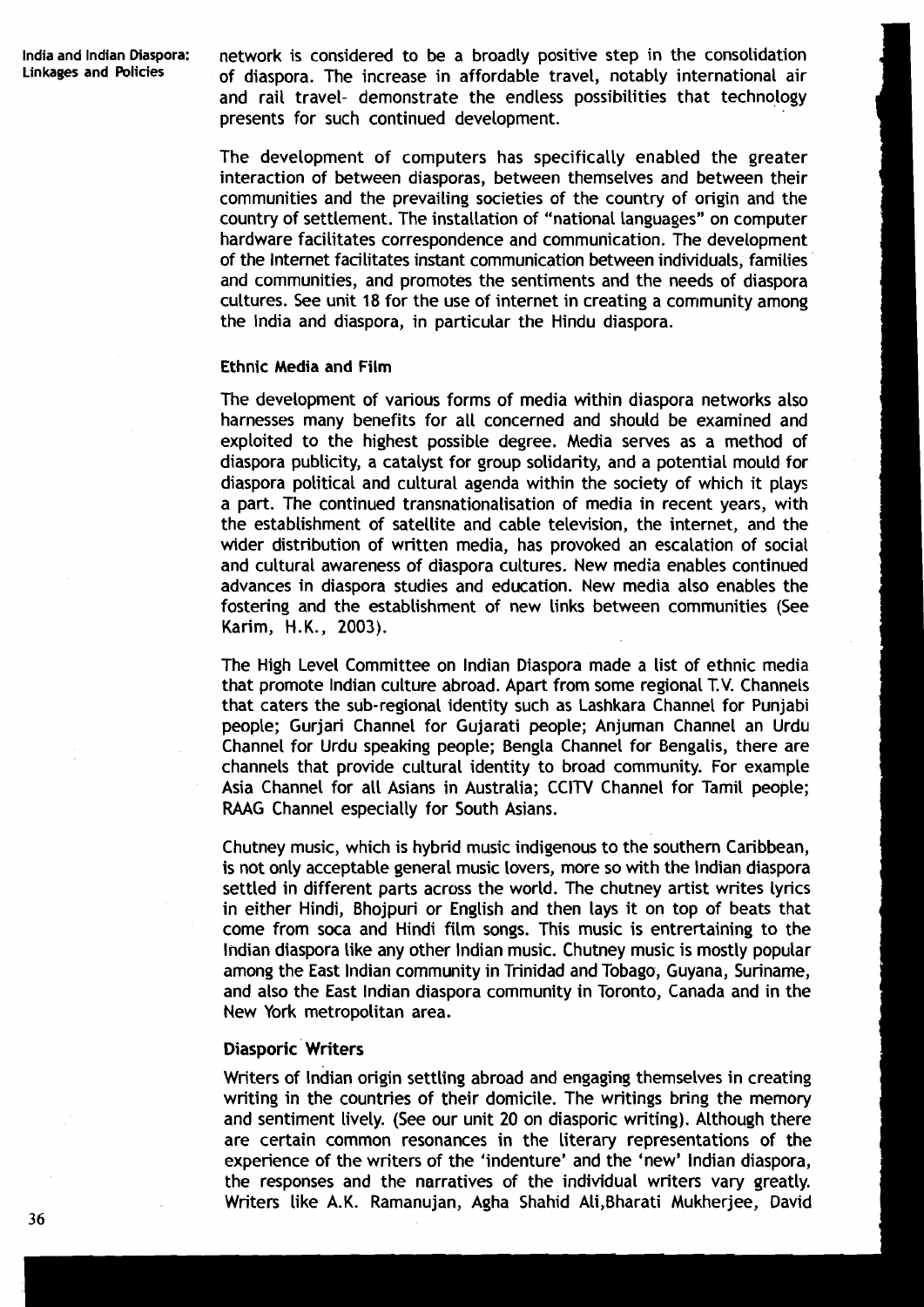Dabydeen, M.G. Vassanji, Meena Alexander, Rohinton Mistry, Salman Rushdie, Socio-Cultural **Linkages**  Satendra Nandan, V.S. Naipaul, to mention a few, differ from each other **Between Indian Diaspora** not only in their socio-cultural backgrounds and literary ancestries but also in their thematic preoccupations and literary styles. Further, the responses of the diasporic writers to India are also varied and not always adulatory; **I** they range from sentimentality and nostalgia to a cynical celebration of their coming of age. However, their diasporic condition, their sense of exile and alienation and their efforts to seek replenishment by making symbolic returns to their origins bind all this writing into a unity. Their writings not only help to preserve the lndian and lndian diaspora culture but also it enriches the lndian culture immensely.

Reflection and Action **16.1** 

How is the old diaspora different from the new diaspora ?

How does media connect people across the globe and help in forging a sense of idenity?

Have you read any writings by a diasporic writer ? In what way does the<br>writing capture the social space of Indian diaspora. Base your answer on writing capture the social space of lndian d'aspora. Base your answer on the literature that you have read.

### 16.4 Organizational Linkages Between the Indian **Diaspora**

New technologies and media, non-governmental organisations, diplomatic networks and the activities of transnational organisations such as the GOPIO, SPICMACAY, Hindu, Muslim, and Christian religious organizations such as Sathya Sai, Swaminarayan, Ramakrishna Mission, lndian Christians United (ICU), Islamic organization of lndian origin, all play a part in the promoting the diaspora culture. Besides, lndian Government organizations such as ICCR and embassies also play indirect roles in promoting inter-diasporic linkages. The activities of some of the organization are given below.

### Global Organization of People of lndian Origin (GOPIO)

GOPlO was founded at the First Global Convention of People of lndian Origin in New York in 1989. The initial thrust of GOPlO was fighting human rights. Though its primary objective is to secure human rights for people of lndian Origin, it has diversified in to many other activities that concern the PlOs. Global Organization of People of lndian origin (GOPIO) is a nonpartisan, non-sectarian global organization engaged in prompting wellbeing of non resident lndians and people of lndian origin enhancing cooperation and communication between groups of lndians living in different countries and in furthering their cooperation with India.

### Box **16.1:** Objectives of GOPlO

- a) To promote legitimate interests of the lndian community as a whole and of specific groups resident in particular countries.
- b) To help the lndian communities in different countries to promote legitimate secular and developmental interests of the countries in which they are resident.
- c) To organize interaction between communities of lndians abroad on a global level to deliberate and decide on common issues and problems facing them, including education and technology.
- d) To provide a forum at periodical intervals to discuss, debate and decide on common problems and issues facing groups of Indians abroad and initiate measures to redress their grievances.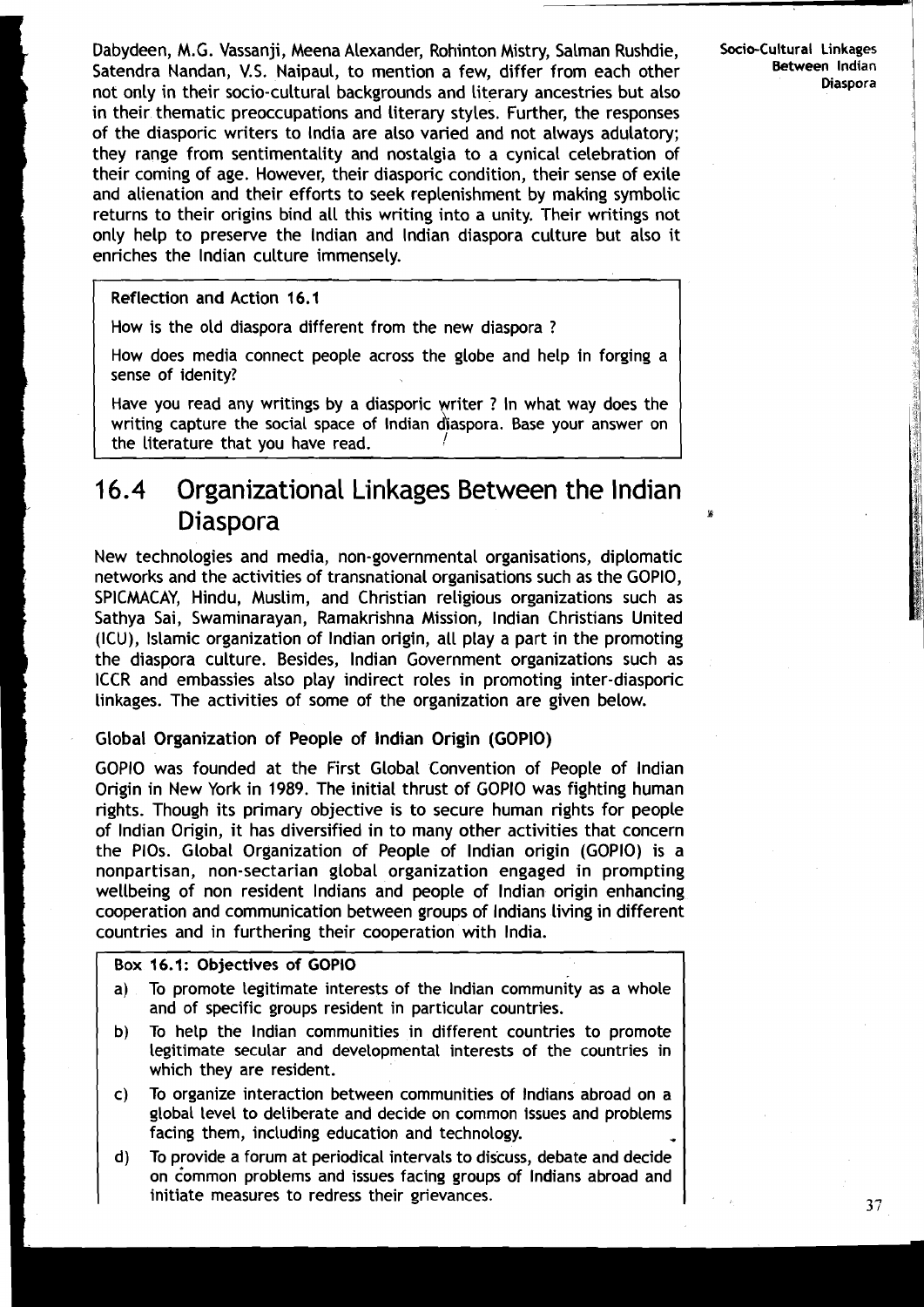- **Linkages and Policies** e) To disseminate information regularly on global, regional and national developments affecting lndian community abroad as a whole or substantial parts thereof.
	- f) To develop channels of communication between groups of Indians resident in different countries and between them and India.
	- g) To raise funds through contributions and other means on regular basis and at special occasions for promoting social and cultural activities at a global level as well for the relief and rehabilitation of groups of Indians affected by natural and other calamities.

### Society for the Promotion lndian Classical Music and Culture Amongst Youth (SPICMACAY)

Society for Promotion of lndian Classical Music and Culture Amongst Youth (SPICMACAY) aims at introducing traditional lndian culture to the youth of the country. It seeks to conserve and promote an awareness of the rich and heterogeneous cultural tapestry amongst the youth of India, through focus on the classical arts, with their attendant legends, rituals, mythology and philosophy-and to facilitate an awareness of their deeper and subtler values. The movement caught the imagination of the young and began to grow geographically.

The idea of promoting lndian classical music and culture among youth, in fact took off not in lndia but in United States. Writing about the genesis in their website the organization has this to say: "The "big bang" of SPIC MACAY came in 1972 at a concert of Ustad Nasir Aminuddin Dagar and Ustad Zia Fariduddin Dagar at the Brooklyn Academy of Music in New York. After a few sporadic concerts (notable amongst them was that of Ustad Ali Akbar Khan) at Columbia University, New York, under the aegis of the lndia Club of Columbia University during the period 1972-76, the idea took a more defined direction in 1977 in India" (http: / /www.spicmacay.com). SPICMACAY has presence in several countries i.e USA, Canada, Germany etc., and this is instrumental in promoting inter-diaspora cultural linkages by introducing artists from lndia as well as from the lndian diaspra to the youths of lndian diaspora in several universities and colleges globally.

### Indian council for Cultural Relations (ICCR)

lndian Council for Cultural Relations (ICCR), which is the cultural body of lndian government, though it does not promotes Inter-diaspora linkages directly it has an indirect role. ICSSR is about a communion of cultures, a creative dialogue with other nations. To facilitate this interaction with world cultures, the Council has strived to articulate and demonstrate the diversity and richness of the cultures of India, both in and with other countries of the world. The Council publishes books and journals relating to lndian Culture, Philosophy and Mythology, Music, Dance, Theatre and includes translations of Sanskrit classics in a number of languages including French, Spanish, Arabic, Russian and English. The council has branches in several countries. The lndian diaspora community of several ethnic backgrounds and get a platform to access the culture of lndia directly and consequently it also promote the inter diaspora linkages.

### 16.5 Regional Diasporas: Global Networks

The assumption that people will live their lives in one place, according to one set of national and cultural norms, in countries with impermeable national borders, no longer holds. Rather, in the 21st century, more and more people will belong to two or more societies at the same time. This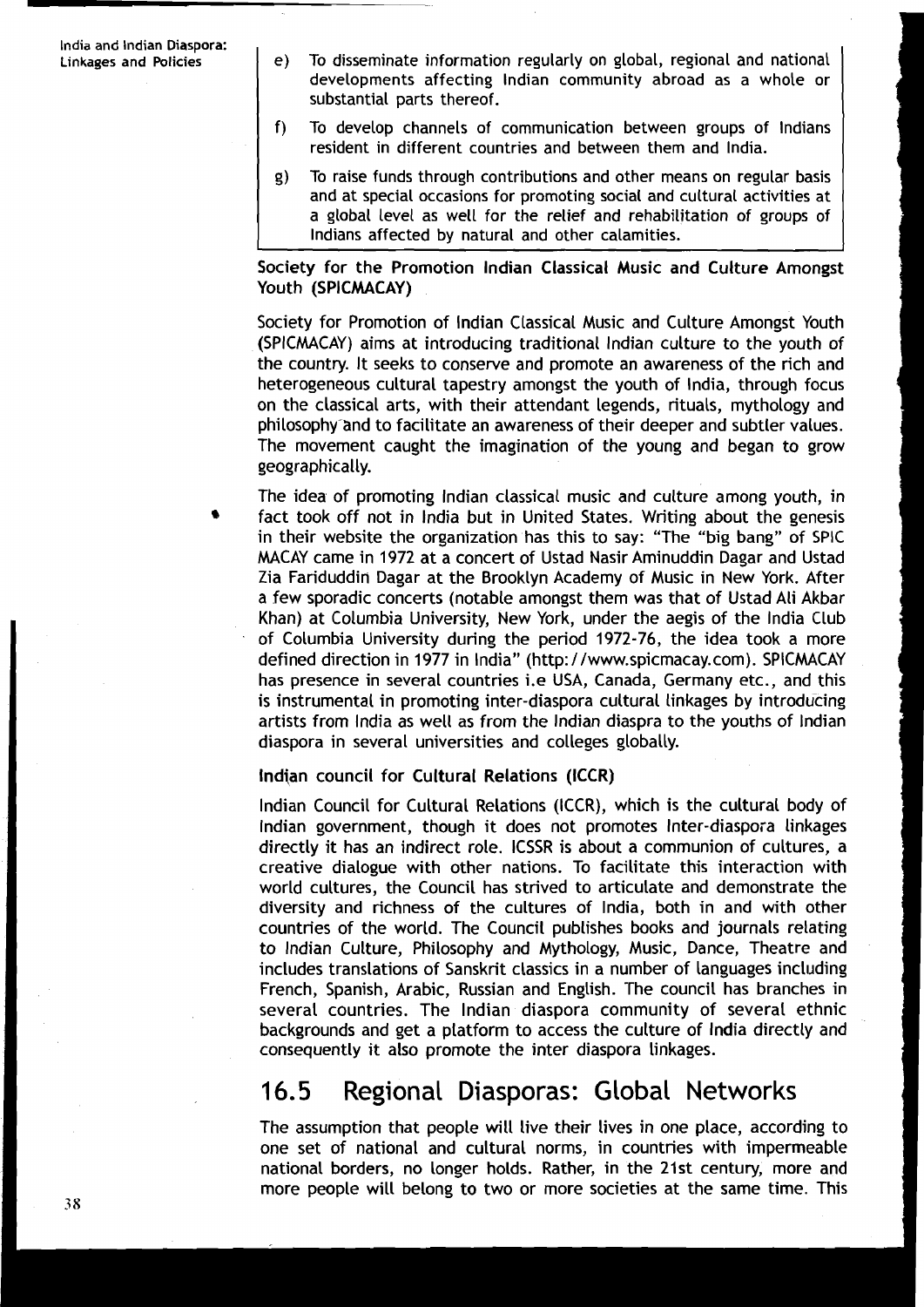is what many researchers refer to as transnational migration. Some will **Socio-Cultural Linkage!**  put down roots in a host country, maintain strong homeland ties, and **Between Indiar Between** Indiar belong to religious and political movements that span the globe. These allegiances are not antithetical to one another.

Some of the visible regional organizations having transnational networks are Bengalis, Gujaratis, Punjabis, Tamils, Telugus, Kannada, Malayalis, Marathi etc. These communities have inter diaspora socio-cultural linkages across continents. Some of the organizations are mentioned below:

### Telugu

Telugus have migrated to many parts of the world as coolies in the colonial times to software engineers and doctors in recent times. They have a very strong inter diaspora network across the globe.

Telugus have formed a global network called World Telugu Federation (WTF), which was inaugurated in 1993 with the chief objective of promoting and perpetuating not only the language, culture, art, heritage, traditions but also business of the Telugu people. WTF has branches in several countries across the globe. A very hoary past with tremendous values enrich the present generation and it is the Federation's aim to educate and preserve this legacy and inculcate them in the younger generations. The organization promotes Language, Performing arts and handicrafts. The World Telugu Federation networks with various Telugu Federations and Associations formed in various parts of the country and around the world. It fosters friendship and goodwill among various Telugu communities in lndia and abroad.

#### Gujarati

Gujaratis have spread to many parts of the world. Several associations have transnational linkages and they not only engage in conducting charitable works and religious activities but also promote fine arts, music, dance, etc; conducting programs of entertainment value such as drama, movies, etc; conducting educational programs (language classes, etc.).

### Punjabi

The Punjabi social network especially the Sikhs are well spread in several continents. The Sikhs now work within a global diaspora. The social network facilitates the transnational mobility of Sikhs. An educated and professionally qualified young Sikhs can move many parts of the globe for his professional growth without much problem. For example, a young educated Sikh who have grown disillusioned by the lack of opportunities in racist and industrially declining Britain may have little interest, at least at present, in going back to Punjab or in joining their relatives who have settled in Southeast Asia and East Africa, the opportunities available in Canada and the United States, where well established Sikh communities are also to be found, are much more attractive. In consequence a great deal of re-emigration across the Atlantic is currently taking place.

Punjabis have been maintaining strong global networks - socio-cultural, economic, religious and political - with their kith and kin. There are several transnational N and Radio channels such as Zee Alpha **N,** Punjabi Radio, Netguruindia, **N** India, AM 1320 Vancouver, Mu1 ticul tural Radio Punjabi Saturday, Montreal Canada,, Radio Sikh-info Daily Kukamnama etc., that reach Punjabis across the globe.

Panjabi Bhangra and other cultural forms travel across the globe along with their migration. The artists are drawn not only from lndia but from Punjabis settled in other parts of the Globe. **39** 39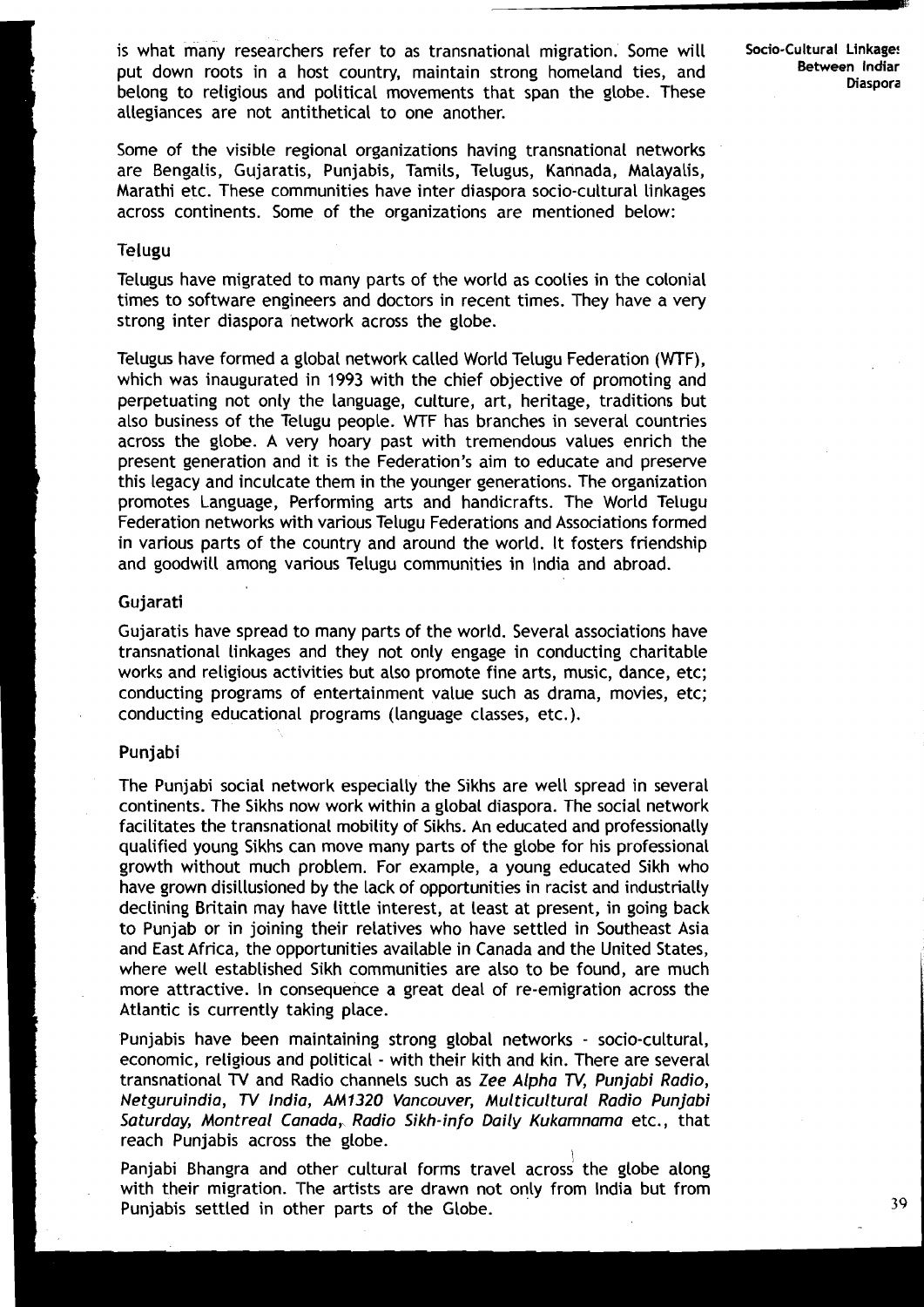**Linkages and Policies** , lndian Tamils are well spread across the globe. Tamils went as indenture labour to many European colonies. Today Tamils constitute a substantial portion of Academician, IT professionals and Engineer outside India. Tamils are very particular about the preservation of their language and culture.

> The ethnic lndian Tamil media has presence in countries with substantial populations of Tamils of lndian origin. Tamil Radio stations and T.V. channels are now found in Singapore and other parts of the world that reaches the Tamil people.

### Caste based Transnational Diasporic Networks

The diversity of lndia is also reflected in its diaspora. The caste based transnational diasporic network such as Dalit Diaspora, Telugu Association of North America (TANA) and ATA in United adds new dimenstion to the lndian diaspora.

Telugu Association of North America (TANA) is an organization of people of Telugu origin residing in North America founded by Kamma Caste and American Telugu Association (ATA) by the Reddy caste having origin in Andhra Pradesh in India. These organizations promotes network among Telugus (Kammas and Reddys respectively) across the globe.

Though not very prominent till date, the Dalits of different countries have been networking and supporting the fellow Dalits diasporas and the dalits in the country of origin. The transnational Dalit diaspora of lndian and Nepalese origin have taken the advantage of information and communication technology (ICT) to further their cause. They organise international conventions to sensitize the Dalit issues. The first ever meeting of Nepali Dalit diaspora and friends of Dalits (fellow Dalits from India) was held at Elkridge (Maryland) in the Washington DC suburb on June 18, 2005 and discussed the moral obligation to involve towards the development of fellow Dalits in the country of origin.

#### Box 16.2 The Dalit Dlaspora

The Dalit diaspora has all of a sudden become visible. Yet another Dalit international conference was successfully concluded earlier this month in Vancouver, Canada, with the help of the Dalit diaspora in different parts of the world. This is the fourth such conference organised since 1998. The first one was organised in Malaysia, by the Dalit International Organisation in October 1998. It was followed by a two-day international conference on Dalit human rights in London in September 2000 by the Voice of Dalit lnternational (VODI). VODI organised another lnternational Dalit conference in lndia in February 2003. Besides, Dalits also participated in the World Conference Against Racism in Durban.

Three factors have contributed to the new visibility of the Dalit diaspora. One, increased communication facilities because of the information revolution.(Log on to www.ambedkar.org, webmaster@ gururavidasssabha.org etc. and you can find out all about them). Two, the strengthening of civil society, with NGOs, both at the international and national level, taking keen interest in issues related to Dalits and other marginalised sections. And lastly, the intervention of the United Nations Human Rights Commission, World Bank, and other international and national institutions for maintenance of human rights of Dalit and other deprived sections (Vivek Kumar, lndian Express, 24, May 2003)